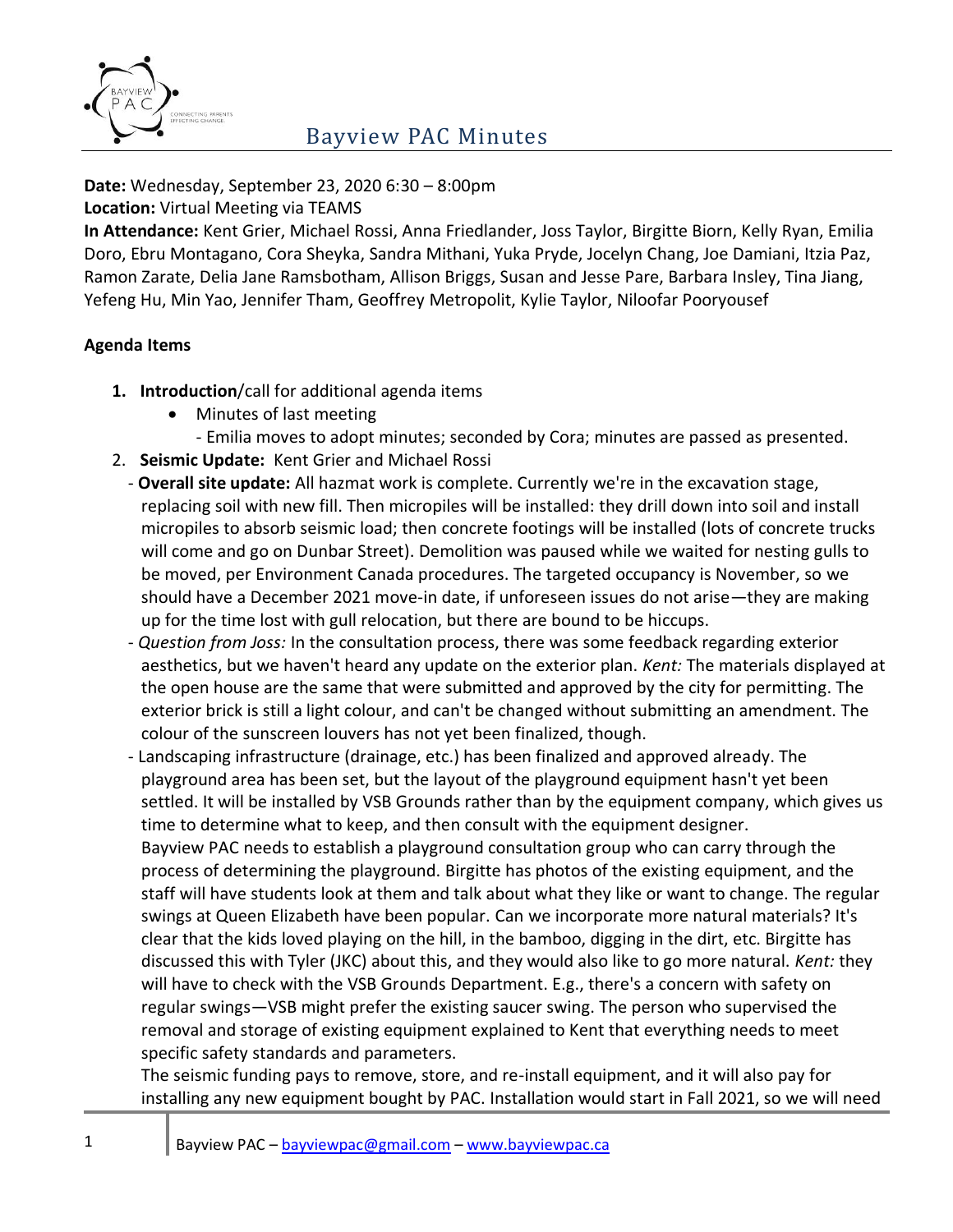

the design laid out well in advance of that. Kent warns that it will be a very time-consuming process to figure it out and coordinate with VSB Grounds. The PAC playground group should do some envisioning exercises to decide what direction we want to go, before talking to a playground designer.

- Are there certain equipment suppliers we are allowed to use? *Kent:* Habitat is usually used by VSB, but Kent and Michael will ask the VSB Grounds department for a definitive answer on this.) - Birgitte received a list of approved suppliers the following day; it is attached at the end of the minutes.
- HVAC question: Will there be provisions for high-efficiency filtration or other air-purification and ventilation options, in light of the coronavirus? *Kent:* Each classroom has its own Unit Ventilator, so each class has its own air circulation (they don't mix unless all doors/windows are opened and we get cross-ventilation). These bring in exterior air and filter it through fabric; the filters should remove viruses and other contaminants. Each teacher can request adjustments to temperature (21 degrees is standard). Similar to the portables. Common areas (e.g. library, corridors, gym) are served by air handling units in a zoned system. Each unit has a filtration system.
	- Each classroom has two operable awning windows. The building is a positive pressure zone: if a window is opened, air goes out. With more open windows, the unit ventilator has to work harder to pull air in and cool the air.
- Bayview PAC had requested a large copy of the floor plans, for furniture layout planning. Kent is approaching Frankel to ask about this. We will need plans for the learning commons areas, multipurpose room (eg. tables for the lunchroom), hallway layouts/dimensions (for adding PAC and other storage), and library.
- Multipurpose-room furniture comment from Michael: Tyler's licensing requirements are an issue—if there's too much furniture, it limits JKC's licensable area for care (i.e., less space for kids). Birgitte acknowledges that we will be keeping in mind that furniture in this area should occupy as little area as would be practical.
- Kent recommends that we have separate committees for playground and for interior questions—it could get too time-consuming for one group to take it all on. Sandra asks how many people would be good for each committee: Kent suggests to aim for no more than eight, but leaves it with Birgitte.
- Michael thanks the PAC for handling the brick removal so quickly and smoothly.
- Kent notes that there was a neighbour who came to the construction site and demanded that they close the site down for the day, earlier than the contractor wanted to stop work. The contractor is allowed by city bylaws to work M-F 7:30 am-8:00 pm, Sat 10 am-8:00 pm, except for statutory holidays. Can we post somewhere the allowed working hours? Kent will maybe enlarge the announcement postcards and put them up on the fence, highlighting allowed work hours.
- 3. Principal's update: Birgitte Biorn
	- It's great to see new parents joining the PAC meeting online.
	- Enrolment: 236 students, 12 divisions; new staff were listed in the last newsletter.
	- Busing
		- Smooth so far this year. Yuka has been helping out in the afternoons.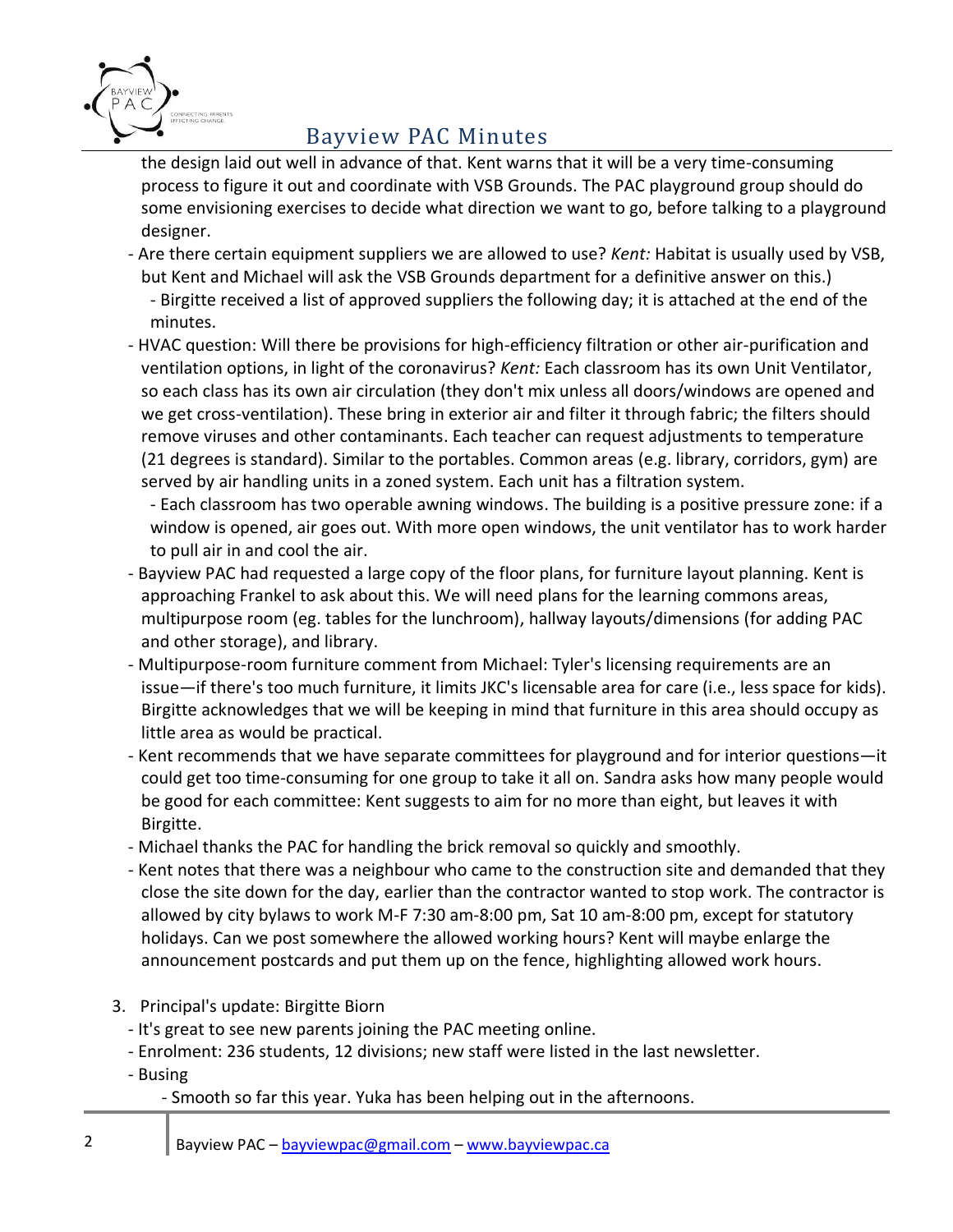

- Assigned seats have been working well, and all spaces but one have been taken.
- Compared to last year, the organized loading in the morning has been very smooth.
- Code of Conduct: the district is working hard to include anti-racist language, and during Friday's Pro-D day, staff will be working on incorporating it into Bayview's code of conduct.
- Staff have been wondering about doing a meet-the-teachers night. They will discuss this at tomorrow's staff meeting. From a parent perspective, what would be helpful? Some schools are sending out video self-introductions by teachers. Others doing online chats.

- A zoom/teams meeting with a tour of the classroom would be nice.

- Teachers could give parents a walk-through of how they use Teams (each teacher uses it differently).

- Since parents can't come on site, it's really important for teachers to communicate on a regular basis—emails, blogs, etc. We can't rely on the kids to relay things completely. This is also good for when kids have to stay home sick.

- Option 4 check-ins will be handled by Jenna Braitch[?], our counselor.
- We received 30 new iPads from the district, replacing the old ones; staff will discuss how to share them safely (sanitizing).
- Brett Whitelaw (librarian) might be off for a bit (a week or longer) for dealing with some family stuff. We hope the kids can start checking out books next week.
- Birgitte got an email about some outdoor learning resources for purchase, including sit pads for sitting outside. Some of the money goes to Take Me Outside (company with good resources for teachers). We could discuss this separately.
- Kylie Taylor has a question about where to park for kindergarten drop off, since we can no longer walk through the school. Birgitte: You can park on 17th, 18th, etc., as long as you're not on Camosun St.

### 4. **Teachers' Update**: Ebru Montagano

- We are so happy to be back! All the teachers are ecstatic to be back onsite. Ebru is part of the health and safety committee, and it seems like things have gone well, with the kids following protocols quite well.
- The original transition up to Camp Bayview was hard partly because of the outside hallway, but now that feels like a bonus.
- For Friday's Pro-D, staff will be looking at the "Be Fair, Be Safe, Be Kind" motto and code of conduct and revisit the details. They will also take time to collaborate on planning the collaborative inquiry groups: STEM, Indigenous Education, Diversity and Anti-Racism, and Outdoor Learning.
- Today was the first rainy day of classes, but everybody was prepared and happy.
- On behalf of the PAC, Joss reiterates what we are here to support the staff with anything that comes up that we can help with. Advocacy, money, communications—just ask!
- The teachers do miss having the parents around, but they feel the love and support through emails from parents. Many teachers are doing more neighbourhood and bog walks. Many of their usual field trip locations have gone virtual; e.g., next Monday Ebru's class has a virtual field trip to the Port of Vancouver. The Beaty Biodiversity Museum at UBC has set up a system for sending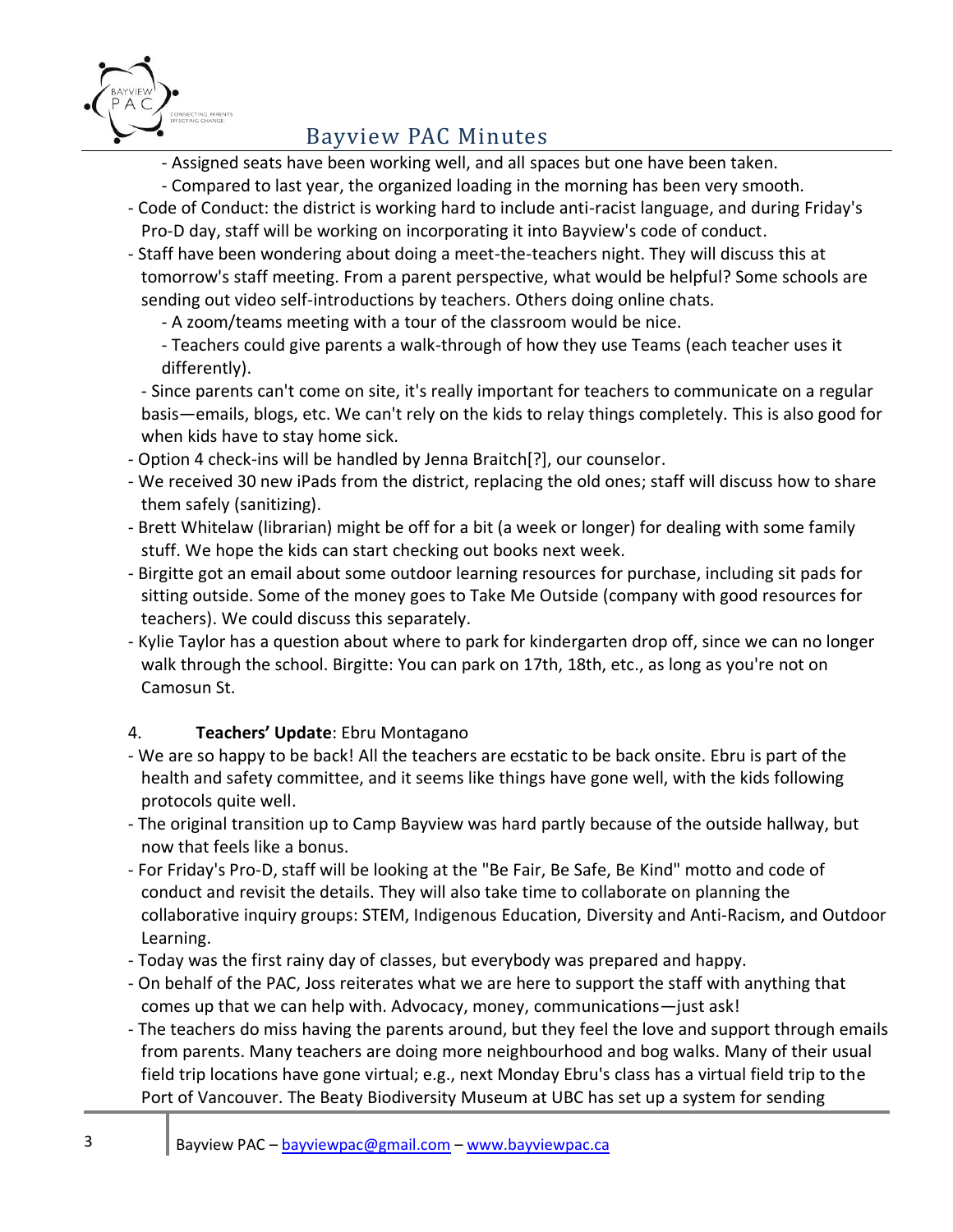

artifacts to classrooms for a monthlong loan; they are then sanitized before going to another school.

### 5. **Treasurer's Update:** Emilia Doro

- Regular account balance: \$32,071.57
- Term deposits: Escalating \$30,750; cashable \$10,000, nonredeemable \$15,000
- Gaming account: \$ 1,395.70
- We have excess funds because of last spring's reduced expenditures. We'll have limited fundraising opportunities this year with COVID, so we can draw on last year's surplus.
- Jocelyn asks: can we still do the social/emotional/relationships-education workshop? i-Girl and i-Guy programs had been discussed as a possibility--could this still happen? Birgitte will check in with them.
- Joss will deliver classroom-incidentals money to the teachers soon (\$250/year, plus \$50 for science consumables).
- Federal COVID funding: unknown if it has reached the district yet or not.

#### 6. **Bayview Spirit Wear and Merchandise for Sale:** Joss Taylor

- We have sold more than 160 face masks so far; they will be distributed by Jocelyn on Monday to the teachers.
- The new company we are using is very helpful and has a great online store.
- Deadline is this Friday for ordering.

### 7. **New-School Fundraising Update:** Kelly Ryan

- Committee of four has been meeting and working over the summer.
- Our first effort is to sell 300 of the 1913 bricks salvaged from the old school building's north wing. Selling for \$100 each. Doing a direct-mail campaign to 3000 addresses: a postcard with an explanation of why we need to fundraise. This will be sent out in in the first week of October. Bricks can be ordered at the buildingbayview.com website; see also buildingbayview on Instagram.
- We have contacted a real estate agent who will donate up to \$5000 and will try to get other local agents to make matching donations.
- We will be launching a media campaign on awareness of what parents have to fund that isn't included in provincial funding of seismic replacement buildings.
- Wayne Dryer and Tom Prasol are well connected for direct drive fundraising.
- The goal is another \$200K in the next 18 weeks.
- Joss asks: can the current parent community get first crack at ordering bricks, before the public mailing goes out. Kelly: an email will go out to all parents before the postcard campaign.
- Bricks will be packaged in a nice burlap bag with a postcard describing the history of the school.
- The committee will put out an appeal to parents for grant-writing volunteers.
- Brie Lunn put together the website, which looks great (Michael Rossi mentioned that he has been hearing a lot from Brie).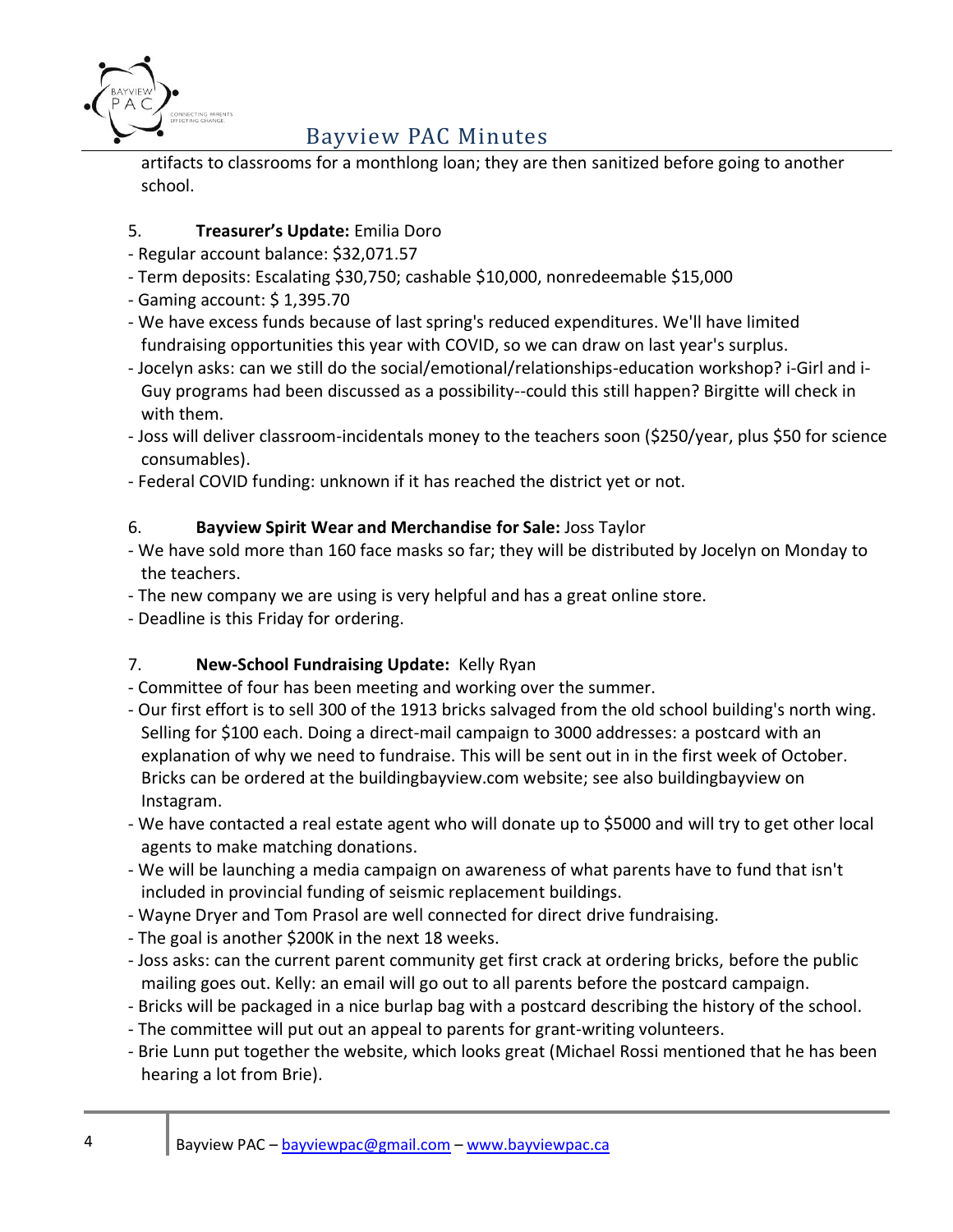

- 8. **Role of the PAC this year:** general discussion
- Maintaining community
- Advocacy
- Support for students and families
- Parents: any thoughts, ideas, for how we might do things differently this year, with everything so different? Birgitte, is there any need for advocacy from the parents regarding how things are being handled by the district regarding COVID?
- E.g., it's a lot to ask of teachers to do a whole new thing with online teaching. Maybe if there was funding, it could be used to hire a staff person to help with that? Or would staff prefer a different type of support?
	- Birgitte replies: it's tough to answer, since we never know what's going to happen next. If a large number of kids come back in person on October 13, it will increase the burden for teachers. Since plans has been very vague, teachers don't have a clear sense of how to connect with students who are not in the classroom. The bit of additional staffing we have is helping, but there's still uncertainty about expectations. We'll wait and see what advocacy might be needed. Additional staffing probably would be a welcome use of COVID funding.
	- The district is giving all schools a 1-day-a-week extra person to help with the Option 4 check-ins.
- Aside from Option 4 kids: what will happen when students are sick and have to stay home for more extended periods than they usually would have? There will be a need for additional out-ofclassroom supports/communication. The district is encouraging use of Microsoft Teams for ALL students, not only Option 4 students.
	- Depending on the teacher, some are posting stuff regularly on Teams, so parents should check periodically.
- It's hard to have our usual discussion of events and activities. E.g., what to do instead of the Halloween Howl?
- Question for Birgitte: hot lunch is on hold—any sense of when it might pick up again? Answer: It is on hold for sure until January, and it will then be reassessed.
- Emergency bag lunches allowed? There have been kids asking for lunches, so we should look at something—not home-made, and individually packaged. Even a supply of various packaged food items (e.g., granola bars, etc.). Birgitte will talk to Yuka about it tomorrow. Stephanie Ali is willing to help the new volunteers set it up.
- Next meeting Oct. 13 or 21? We'll stick with Oct. 21; 13 would give time for the Howl to be planned, but it will be impossible to do a Howl. Maybe do something additional for the costume parade on the field, with parent presence and/or PAC assistance?

#### **9. New Business**

- No new business was proposed.